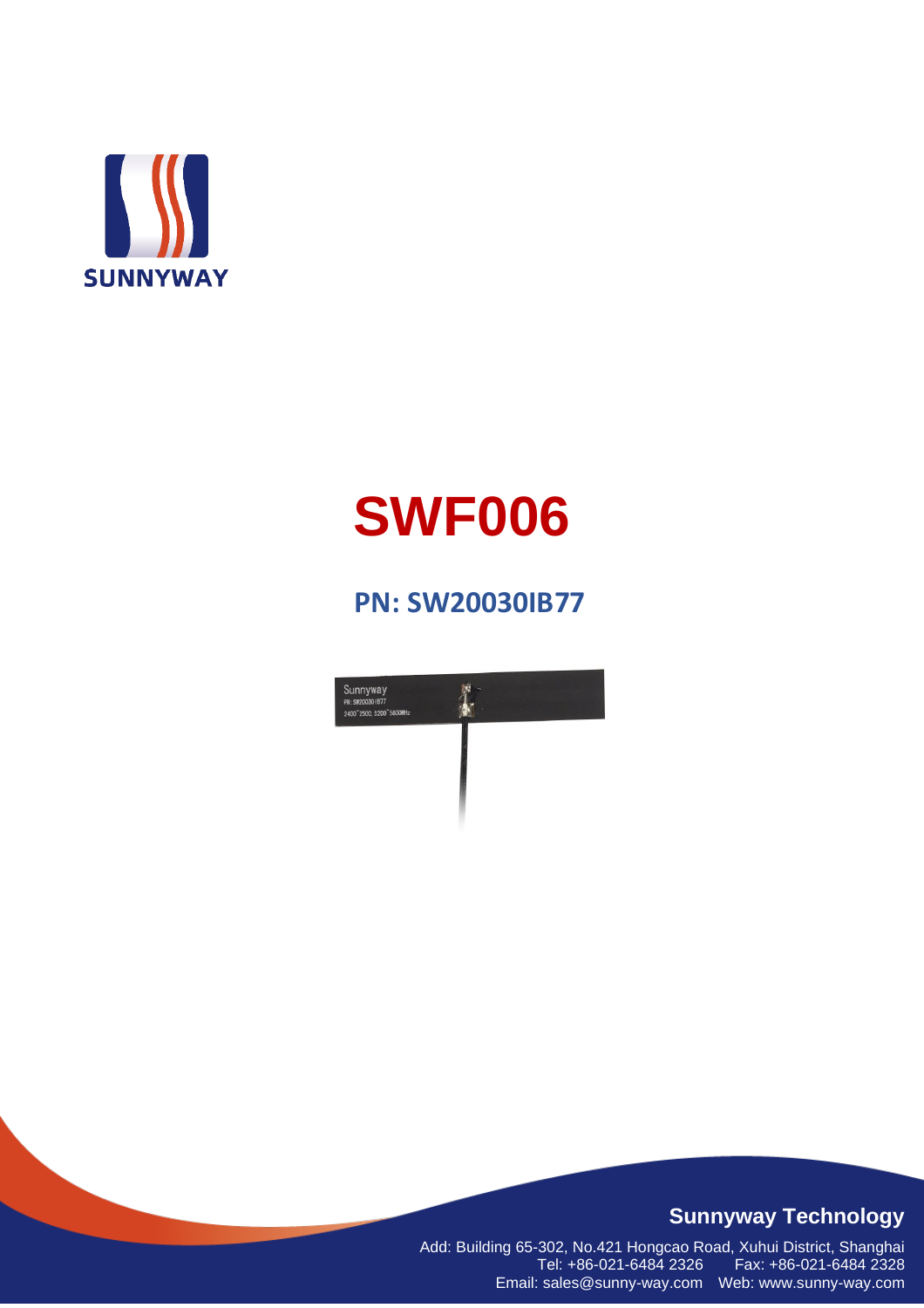

## **1. Electrical Specifications**

| Standards                   | WiFi 2.4G + 5.8G |                  |  |
|-----------------------------|------------------|------------------|--|
| Frequency range (MHz)       | 2400~2500MHz     | 5100~5900MHz     |  |
| Peak Gain (dBi)             | $0.5 - 2.0$ dBi  | 1.5~4.0dBi       |  |
| Average Gain (dB)           | $-3.0 - -2.7dB$  | $-3.4 - -1.4dB$  |  |
| <b>VSWR</b>                 | ∣<2              | ∣<4              |  |
| Return Loss                 | $\approx -11$    | <-5              |  |
| Efficiency (%)              | 50~54%           | 45~72%           |  |
| Polarization mode           | Linear           | Linear           |  |
| Radiation pattern           | Omni-Directional | Omni-Directional |  |
| Output impedance $(\Omega)$ | 50               | 50               |  |
| Max. Input Power(W)         | 25               | 25               |  |

## **2. Mechanical and Environmental Specification**

| Mounting Type    | Adhesive                        |
|------------------|---------------------------------|
| Adhesive Type    | 3M9471                          |
| Connector Type   | U.FL Standard                   |
| Antenna size(mm) | 50.7mm (L) x9mm (W) x0.12mm (H) |
| Material         | <b>FPC</b>                      |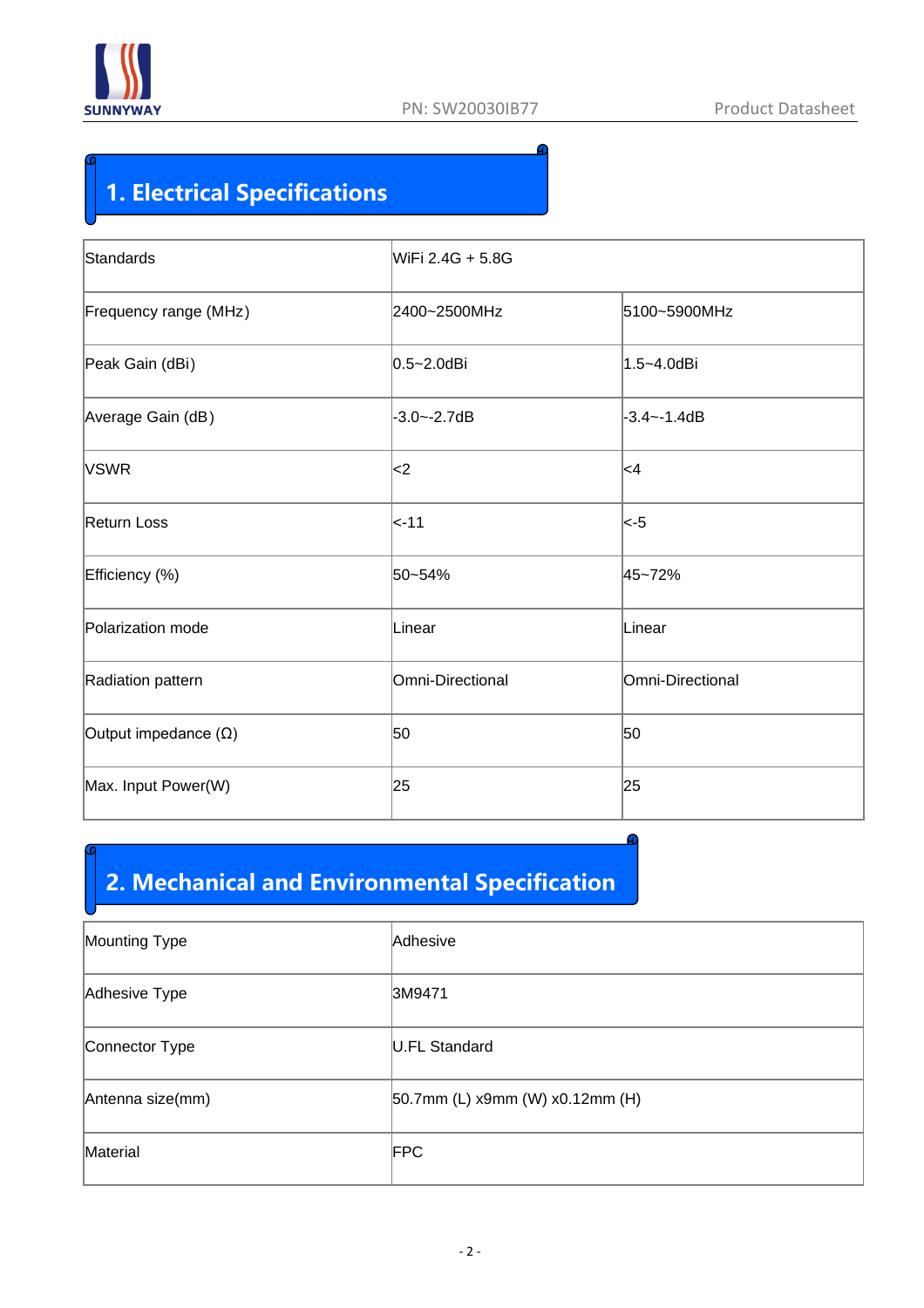

| Cable length(mm)           | l101mm             |
|----------------------------|--------------------|
| Operating Temperature (°C) | $-40$ °C ~ + 80 °C |
| Storage Temperature(°C)    | $-40$ °C ~ + 80 °C |

# **3. Antenna parameters**

| FRE (MHz)               | 2400     | 2500     | 5100    | 5900     |
|-------------------------|----------|----------|---------|----------|
| <b>VSWR</b>             | 1.72     | 1.60     | 1.94    | 1.31     |
| <b>Return Loss</b>      | $-11.49$ | $-12.70$ | $-9.58$ | $-17.29$ |
| Eff $(\% )$             | 53.3     | 51.7     | 66.5    | 62.8     |
| <b>Average Gain(dB)</b> | $-2.73$  | $-2.86$  | $-1.77$ | $-2.02$  |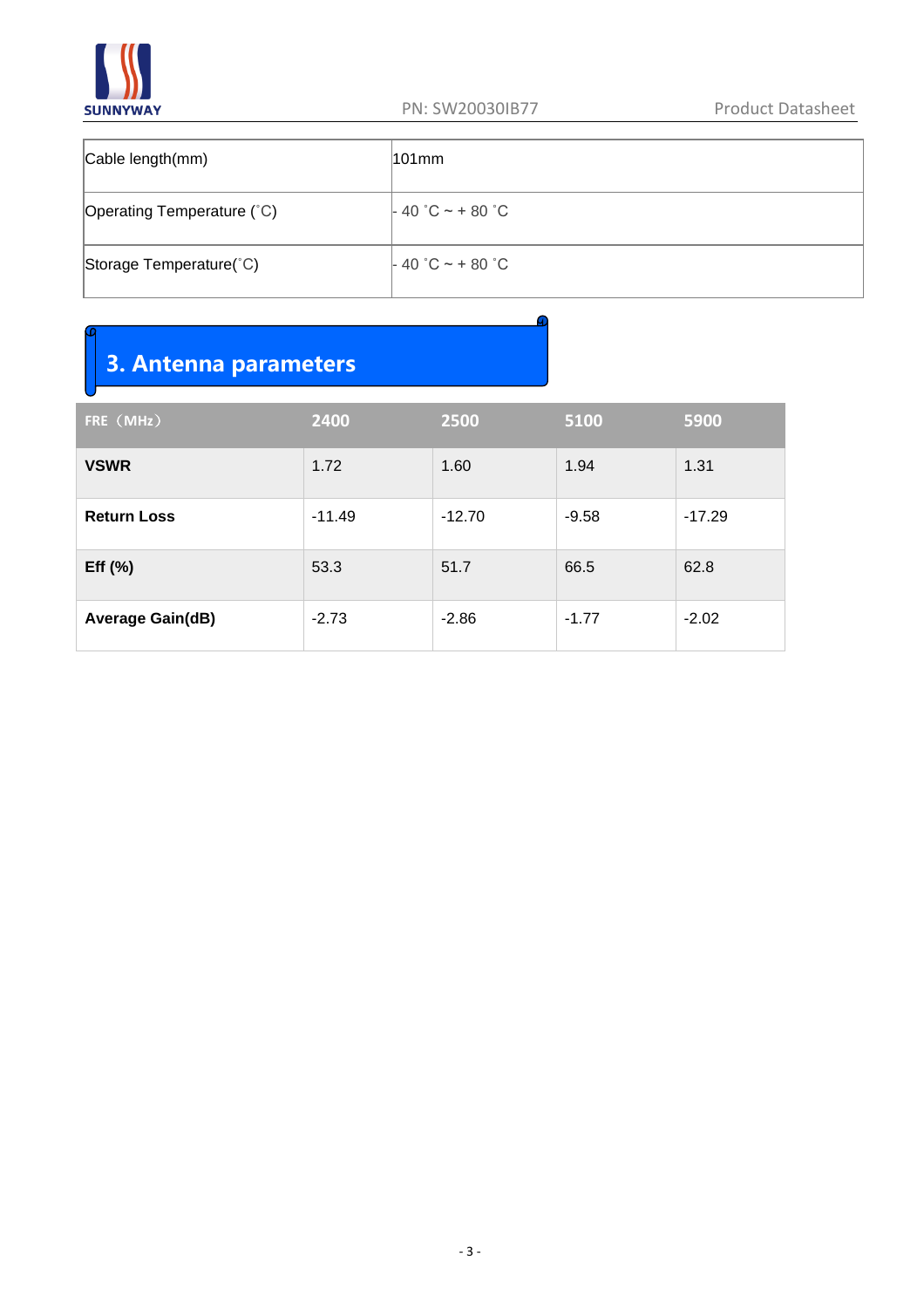



## VSWR



# Return Loss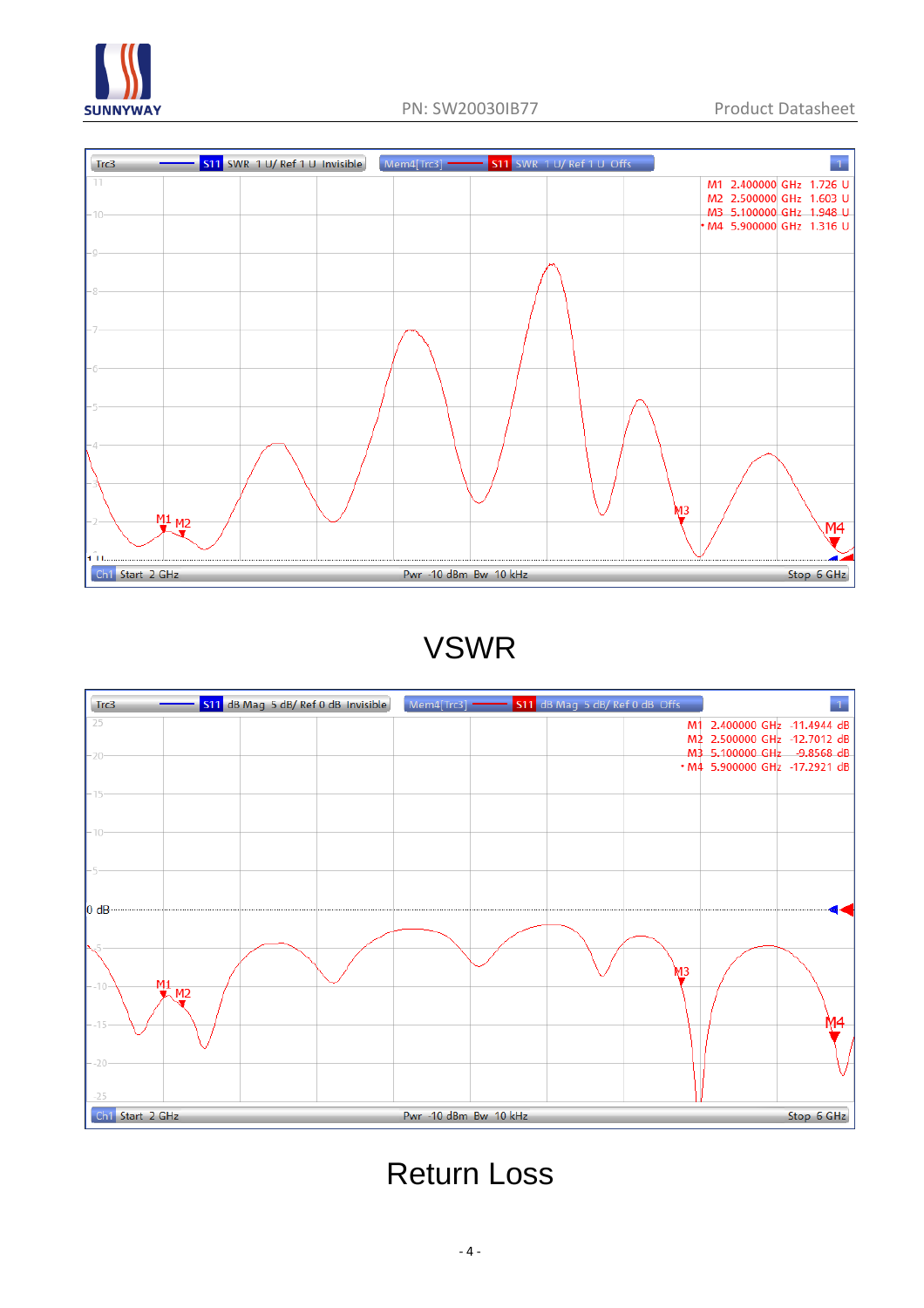



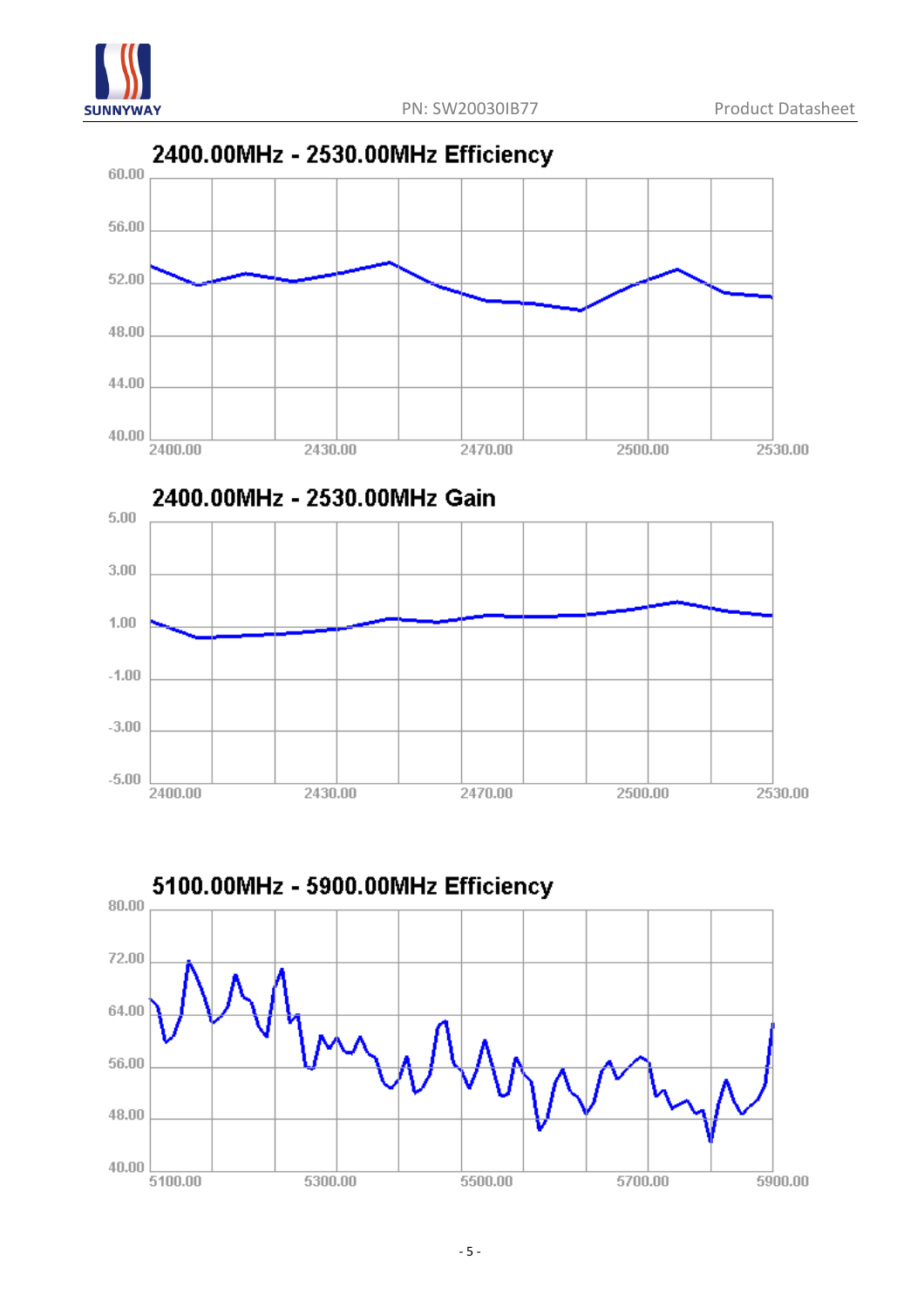

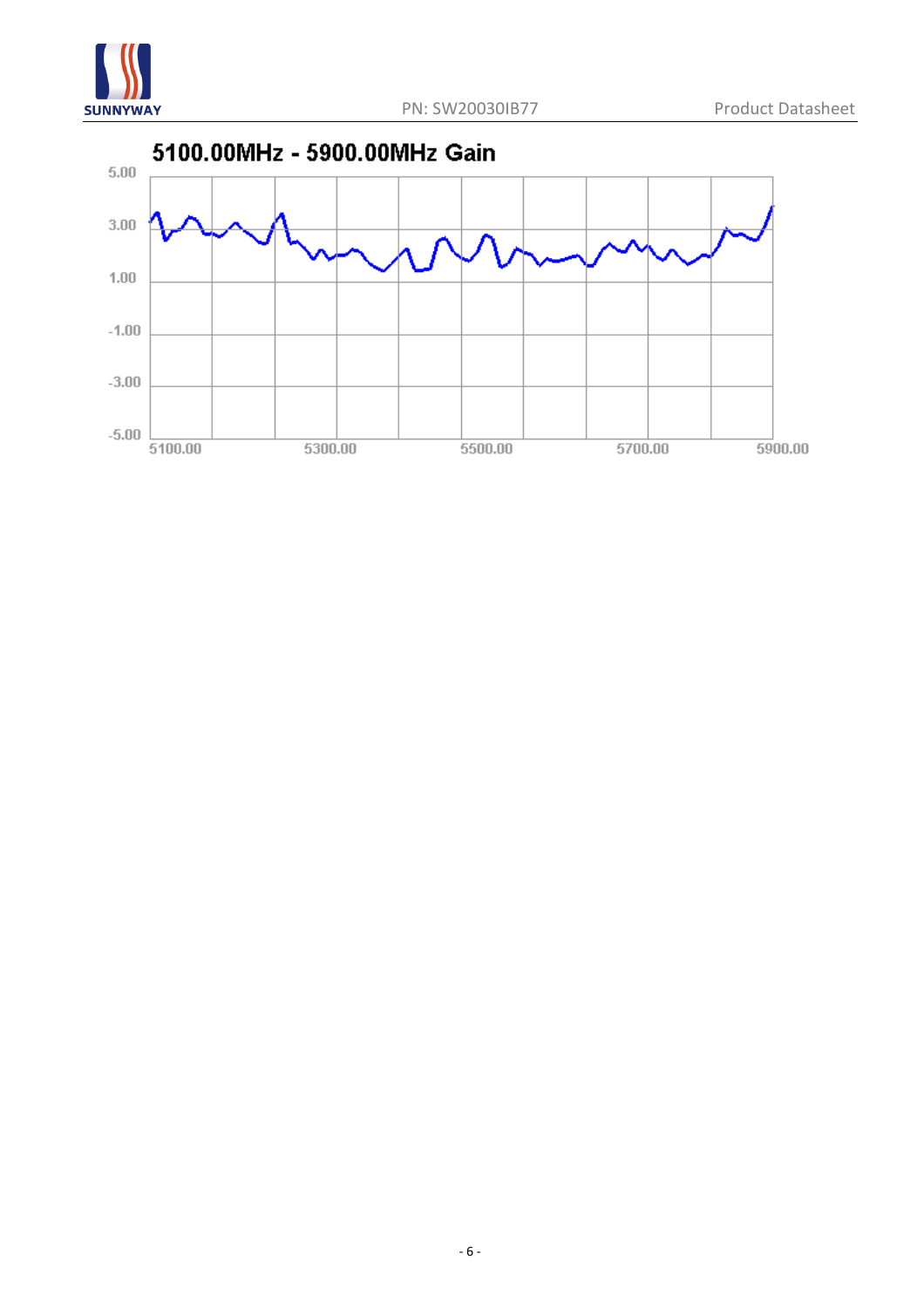

## Directional pattern











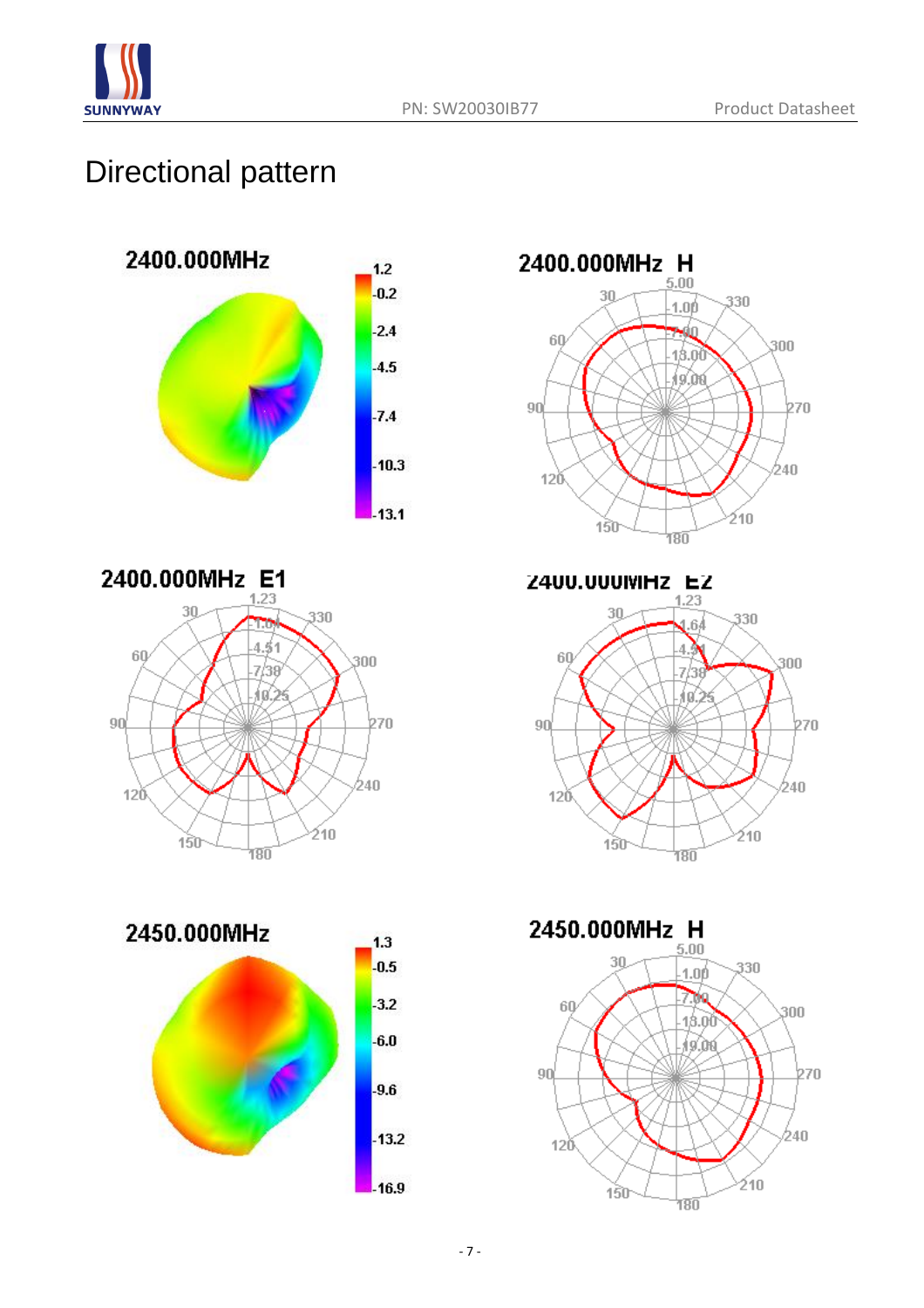











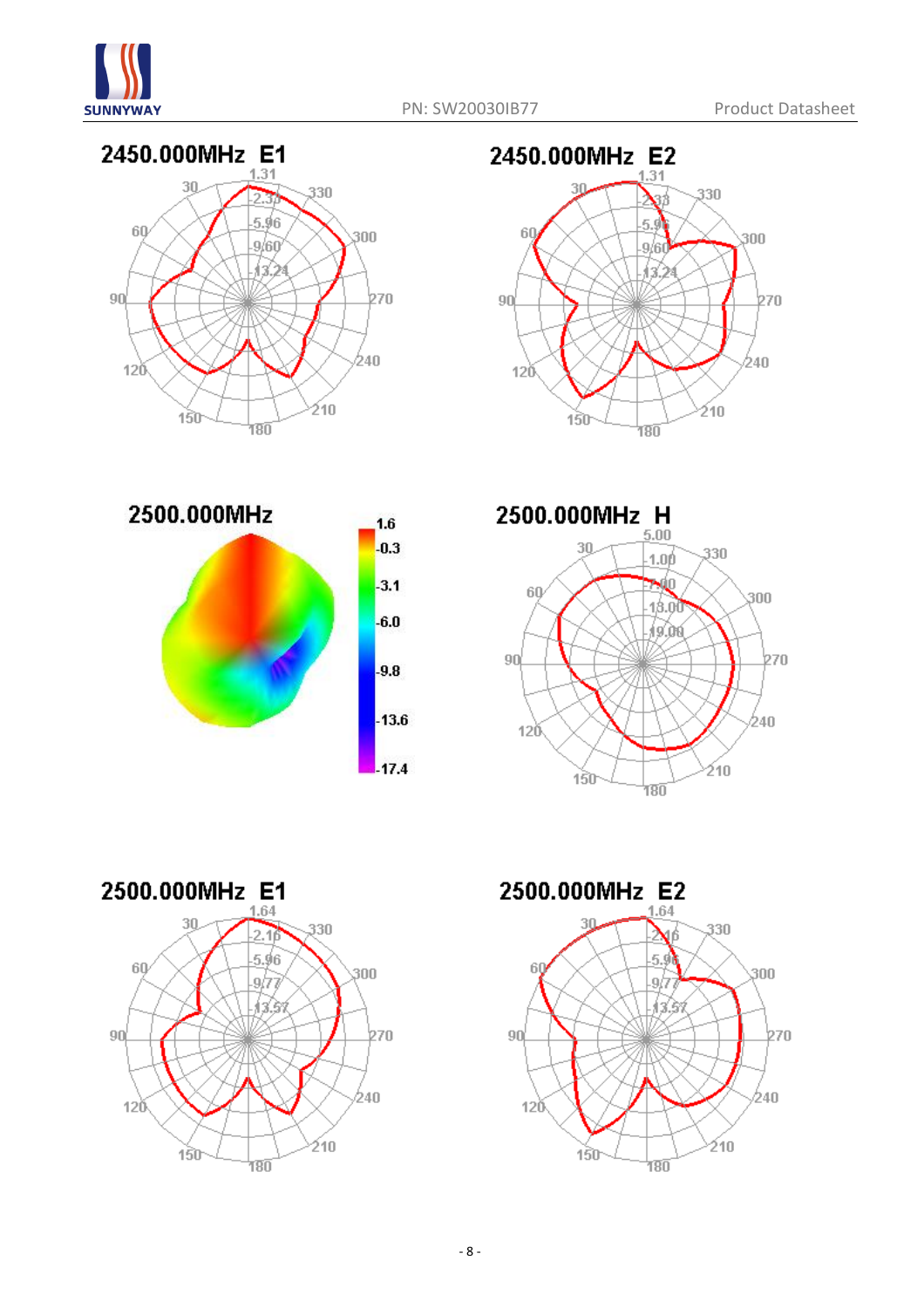









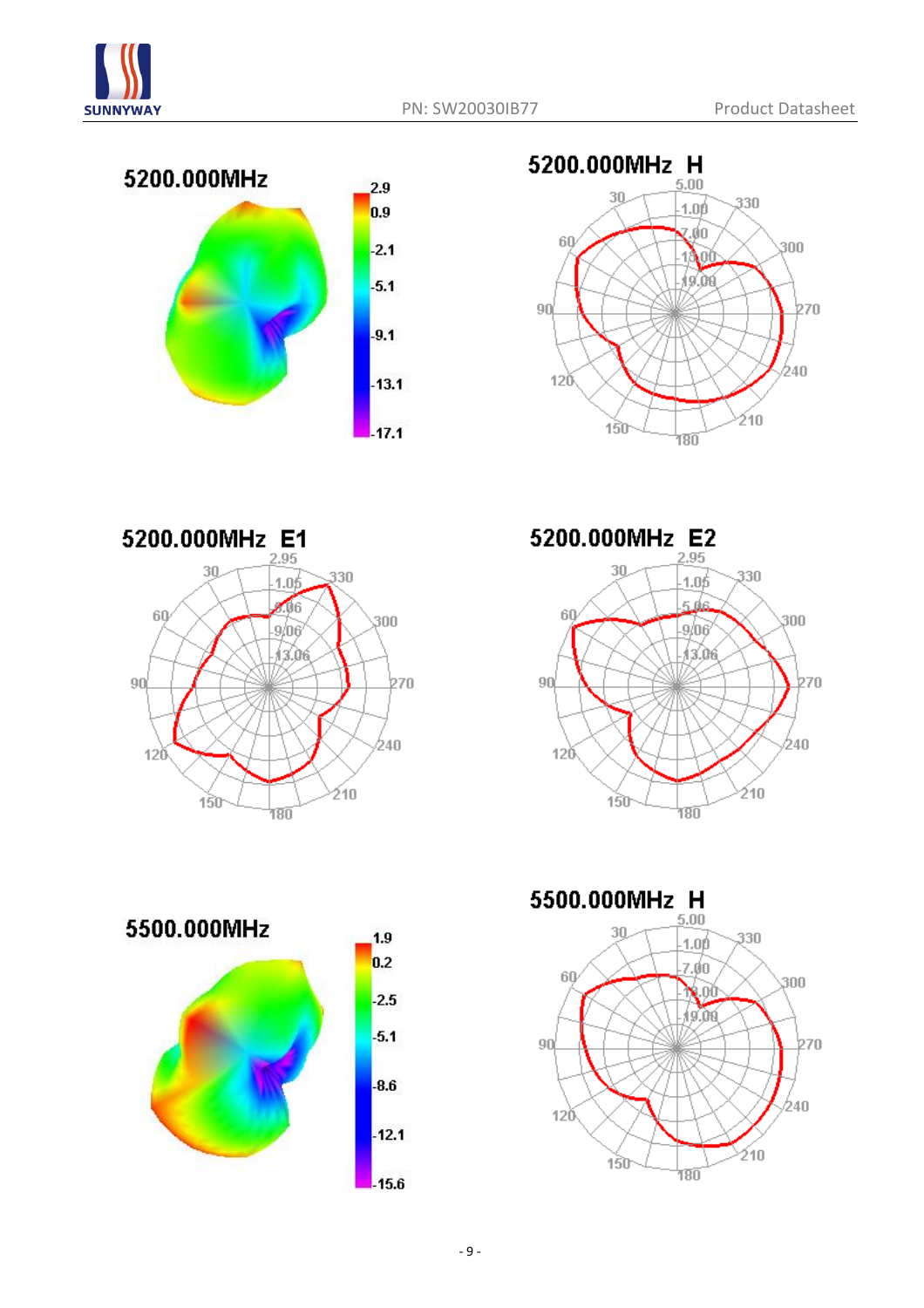